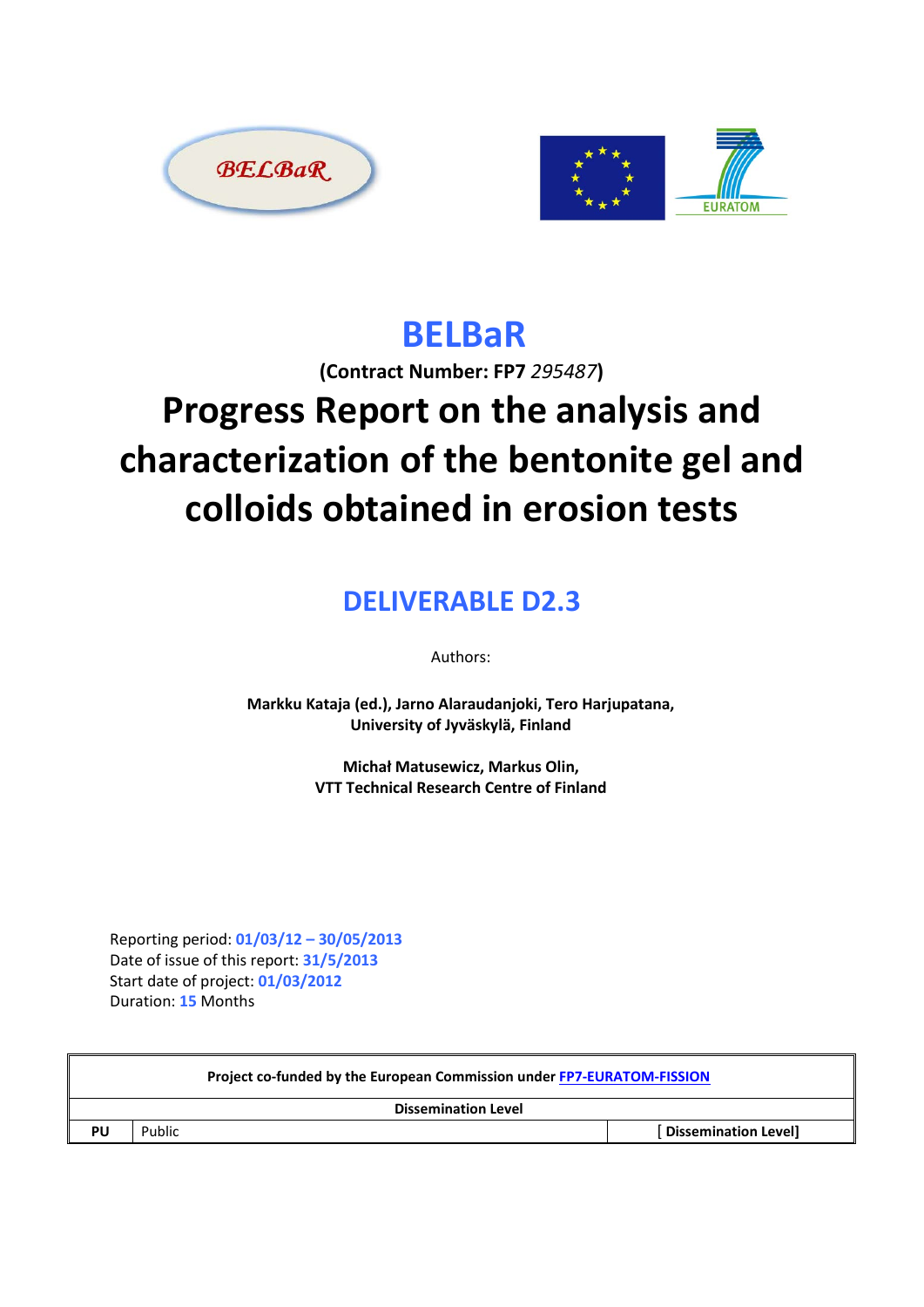#### **DISTRIBUTION LIST**

| Name                       | <b>Number of copies</b> | <b>Comments</b> |
|----------------------------|-------------------------|-----------------|
| Christophe Davies (EC)     |                         |                 |
|                            |                         |                 |
| <b>BELBaR</b> participants |                         |                 |
|                            |                         |                 |
|                            |                         |                 |
|                            |                         |                 |
|                            |                         |                 |
|                            |                         |                 |
|                            |                         |                 |
|                            |                         |                 |
|                            |                         |                 |
|                            |                         |                 |
|                            |                         |                 |
|                            |                         |                 |
|                            |                         |                 |
|                            |                         |                 |
|                            |                         |                 |
|                            |                         |                 |
|                            |                         |                 |
|                            |                         |                 |
|                            |                         |                 |
|                            |                         |                 |
|                            |                         |                 |
|                            |                         |                 |
|                            |                         |                 |
|                            |                         |                 |
|                            |                         |                 |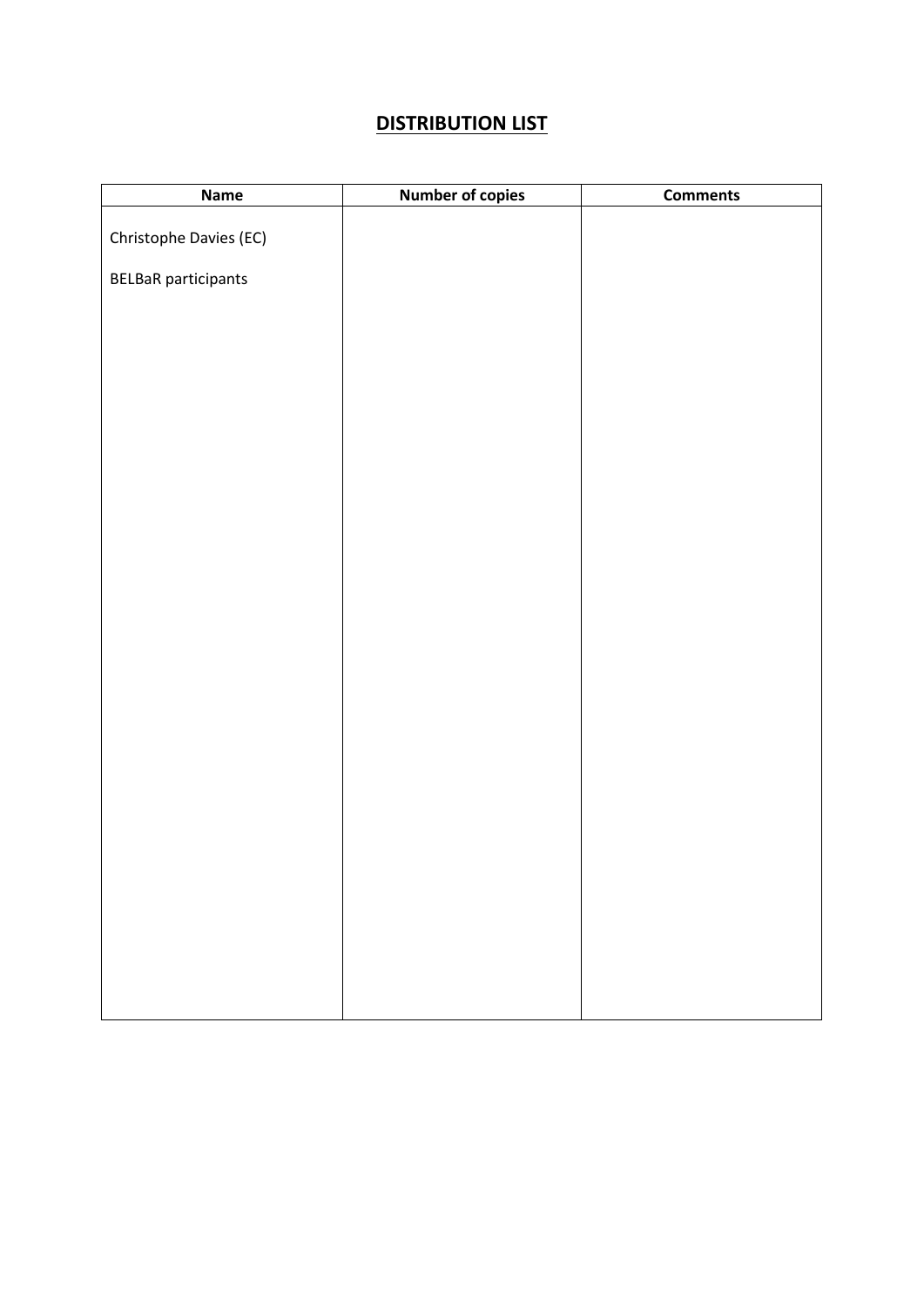## **1 Objectives and Background**

The purpose of the microstructural studies of bentonite and montmorillonite at VTT is describing of the structure of compacted, water saturated bentonite clay at different densities and in different salinity conditions. Knowing the initial state of the system is essential to understand the mechanism of the bentonite erosion. Also, observations about the microstructure when bentonite swells from a solid material towards gel will give insight into the erosion mechanism.

The main contribution of Universtiy of Jyväskylä (JyU) within Work Package 2 is to apply X-ray tomographic techniques for studying wetting and expansion of bentonite in narrow fractures or tubes. The primary objective is to gain direct experimental data for identifying the basic physical mechanisms of water transport in, and swelling of bentonite, and to provide data for model validation. In addition, a phenomenological expansion model, developed mainly within another project, will be applied in describing the wetting/swelling process studied in the experimental part and analysing their results.

This is a status report of an on-going work, with a few preliminary results.

## **2 Summary**

During last 15 months calcium and sodium montmorillonite samples at four densities within the range of 0.5-1.5  $g/cm<sup>3</sup>$  were investigated. There were two groups of samples: equilibrated with deionized water or with 0.1M perchlorate solution. A set of analytical methods was used: small-angle x-ray scattering (SAXS), nuclear magnetic resonance (NMR), ion exclusion measurement (IE) and transmission electron microscopy (TEM). Detailed description of the methods can be found in our publication in Clay Minerals [1]. We obtain quantification of the fraction of interlamellar porosity in the total porosity of the system and estimation of the mean size of the clay stacks.

An experimental method based on X-ray imaging has been developed for studying transport of water and the resulting swelling of bentonite. To this end, an X-ray tomographic scanner is used to produce an X-ray image sequence of a one-dimensional wetting-swelling process in a narrow channel. The expansion history of the swelling bentonite is found by an image correlation method, which allows direct monitoring the temporal evolution of displacement, solid density and water content distributions in the bentonite.

A general phenomenological swelling model is being developed within a parallel project devoted to experimental research and modelling of the bentonite buffer behaviour<sup>[1](#page-2-0)</sup>. In this work, a onedimensional version of the model is considered and applied in wetting and swelling of bentonite in the channel geometry used in the experimental part. The model is based on combining experimental data on elasto-plastic properties and swelling behaviour to construct a consistent hydromechanical material model for bentonite swelling in constrained conditions.

## **3 Results**

 $\overline{a}$ 

#### **3.1 Qualitative imaging**

TEM imaging gives an opportunity to have an intuitive view on the structure of compacted, water saturated clay. In Fig. 1 one can distinguish clay stacks (darker areas) and areas with lower clay content (brighter colours).

<span id="page-2-0"></span> $1$  Assessment of bentonite characteristics (BOA), Part of the Finnish Research Programme on Nuclear Waste Management, KYT 2014.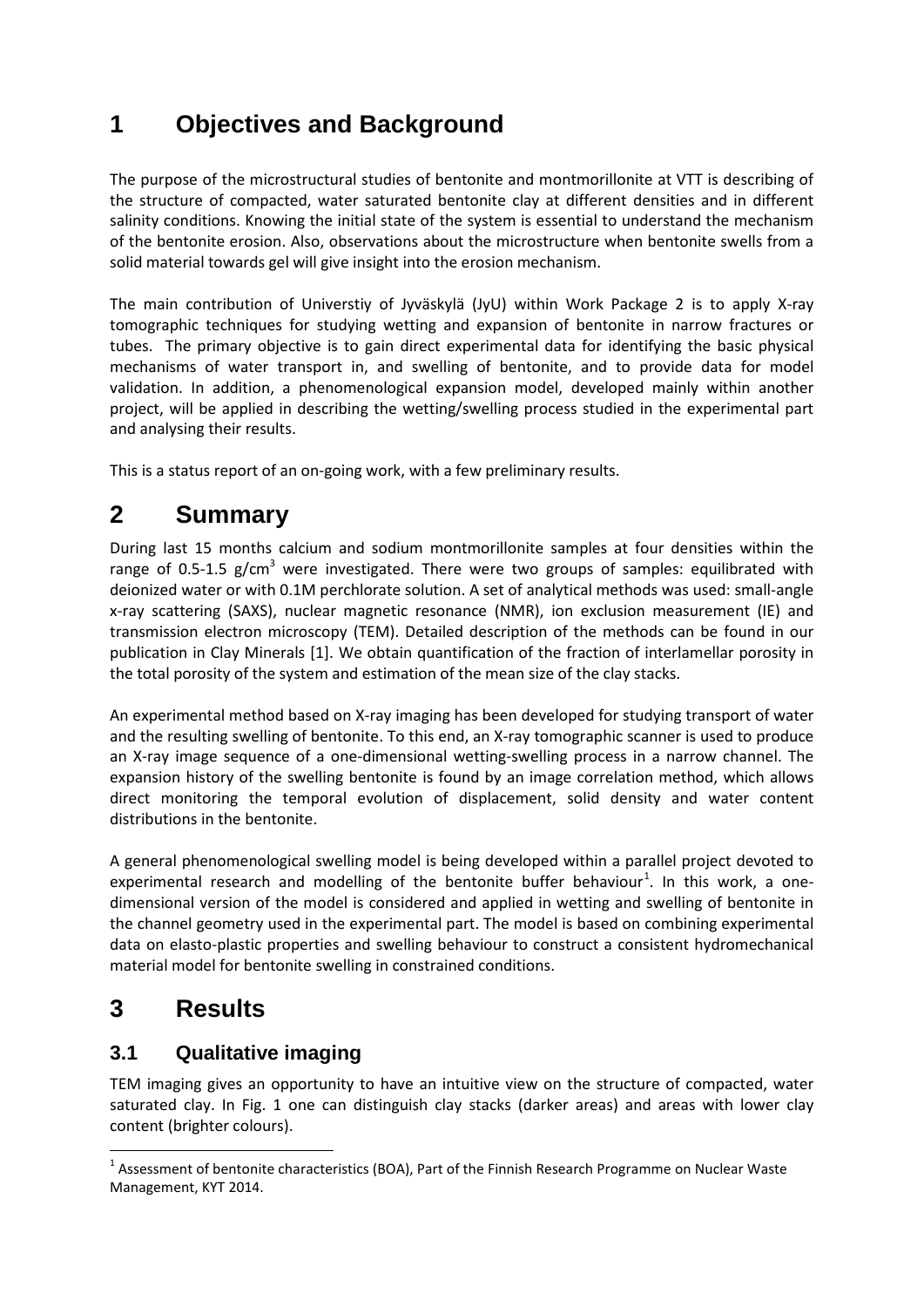

Figure 1. TEM micrograph of Na-montmorillonte at dry density of 1.1 g/cm<sup>3</sup>. Thickness of the section is 90 nm.

#### **3.2 Interlamellar part of total porosity**

A Figure showing total and interlamellar porosity change with the dry density can be found in Matusewicz et al. [1] (Fig. 3). A clear increase of interlamellar porosity with increasing clay density is seen. Simultaneously the total porosity is decreasing, what means a significant decrease of pore volume between clay aggregates.

#### **3.3 Mean stack size**

An attempt was made to calculate the average size of the clay stack. Two different approaches have been used. One was based on modelling of SAXS results<sup>[2](#page-3-0)</sup>, other on the amount of perchlorate ions present in the sample. Results for Ca-montmorillonite samples are presented in Fig. 2. Modelling SAXS data according to the currently used model [2] showed no visible change in stack size for different samples. High increase trend in dense samples observed in the IE estimation is probably an overestimation caused by general decrease of pore sizes at high density samples.



**Figure 2**. Comparison of stack size estimation in Ca-montmorillonite obtained by modelling of SAXS results (left) and by perchlorate exclusion estimation (right).

 $\overline{a}$ 

<span id="page-3-0"></span><sup>2</sup> Modelling made at Helsinki University by Kari Pirkkalainen.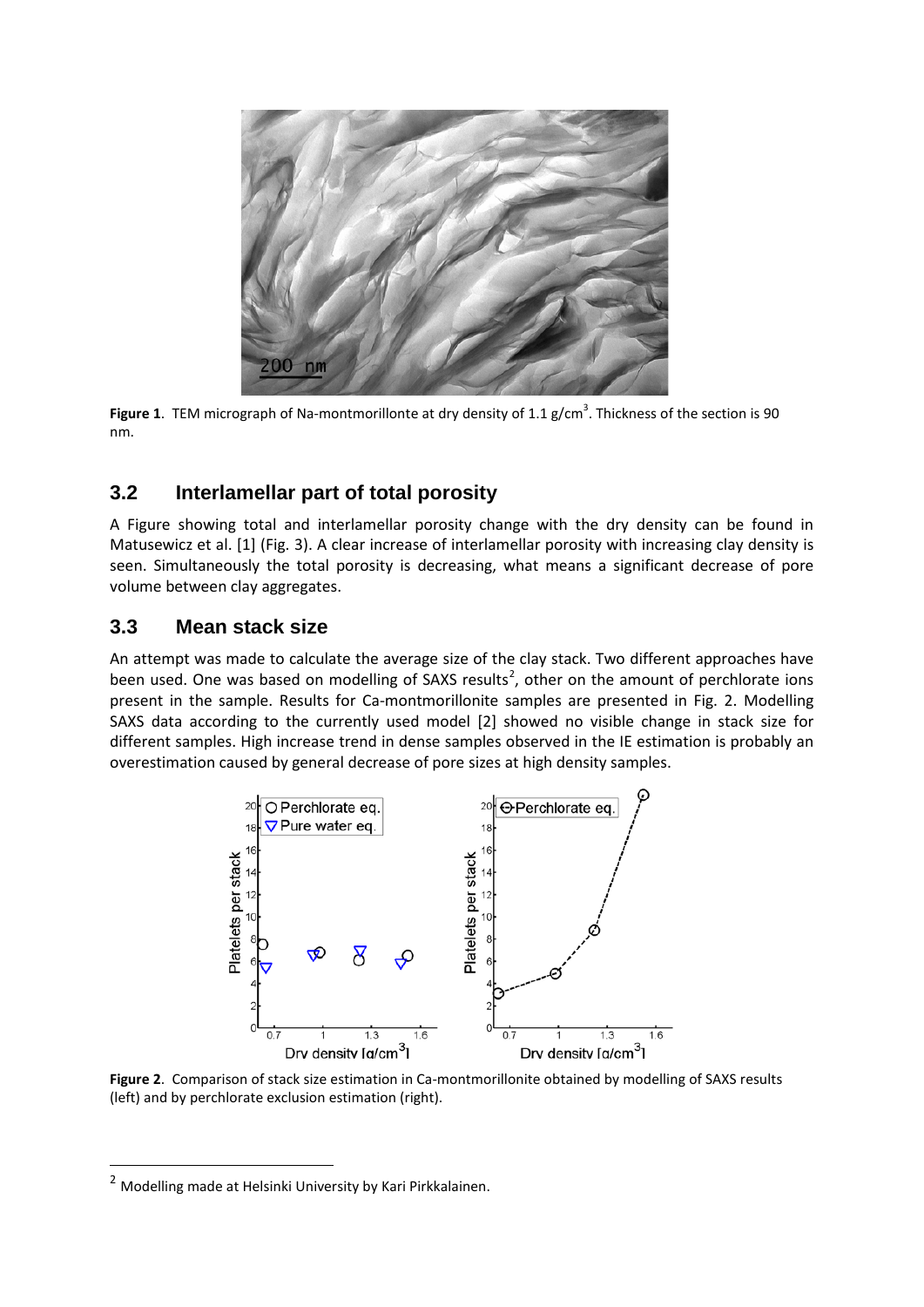#### <span id="page-4-0"></span>**3.4 X-ray imaging method for measuring wetting and swelling of bentonite in a narrow channel.**

An experimental method for direct monitoring of water transport in bentonite and the resulting free expansion is being developed. The method is based on using an X-ray tomographic scanner in producing an X-ray image sequence during a one-dimensional wetting-swelling process in a narrow channel. The expansion history of the swelling bentonite is found by doping the initial dry bentonite material with metallic tracer particles and using image correlation techniques to compute the local displacement of the bentonite phase at each instant of time. The measured displacements also allow computing the local dry density of bentonite, given that the initial dry density is known. The distribution of water content at each instant of time during the wetting process is found by utilizing the X-ray image gray-scale values that depend on the local X-ray attenuation strength of the bentonite-water mixture. The necessary calibration between the gray-scale value, dry bentonite density and water content is to be obtained by rapidly freezing the partially wetted samples in liquid nitrogen, slicing the samples in small segments, and finding the water content and dry density of each of the segments separately by a straightforward weighing-drying procedure.

Figure 3 shows the table-top X-ray tomographic scanner used in the experiments. The insert shows a test channel with a partially wetted bentonite sample. The experiment is done by first mixing a small amount of metallic tracer in a known amount of dry bentonite, and compacting the sample on the bottom of the channel in a certain initial dry density. The channel bottom is made of a porous material to allow air escape as water intrudes the sample from above. The test channel is then placed in the scanner, connected to a wetting tubing and sealed to prevent drying by evaporation. After a proper warm-up time, the first X-ray image of the dry sample is taken. An amount of water is then added in the channel on top of the dry bentonite, and the imaging sequence is initated. The wetting is allowed to continue typically for about 2-4 days during which 500-1000 X-ray images are taken, first at intervals of a few minutes and later, as the wetting process gets slower, at intevals of a few tens of minutes. Figure 4 shows a few examples of X-ray images taken at different times during the wetting process. The total wetting time is seleceted such that an observable water content profile remains in the sample after the experiment.



**Figure 3**. X-ray tomographic scanner (SkyScan 1072) used in monitoring the wetting process. The insert shows a rectangular acrylic sample holder (channel) with partially wetted compacted bentonite sample after 24 hours wetting period.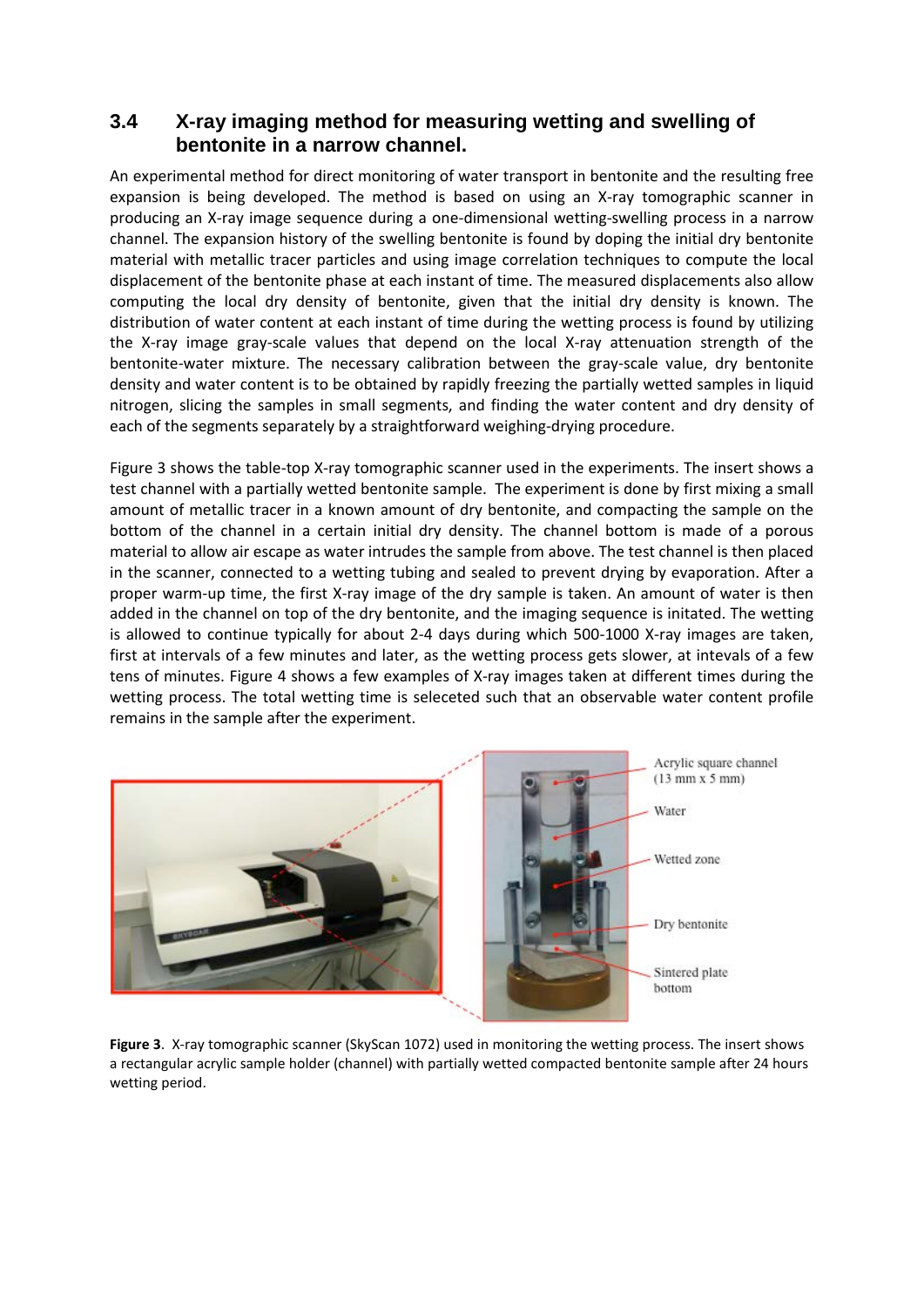

**Figure 4**. X-ray images of bentonite wetting in a narrow channel. The leftmost image shows the dry compacted bentonite in its initial state. The rest of the images show the wetting/swelling process at times indicated. The horizontal colored lines show the deformation of the bentonite as computed by image correlation method utilizing the metallic marker particles (dark spots). The gray-scale values at wet bentonite region provide information on the local water content.

In addition to providing direct experimental information on the wetting/swelling process related to erosion in narrow fractures, the results can be used to obtain the free swelling data necessary for the general phenomenological swelling model developed in a separate project, and in validating the onedimensional swelling model (see below).

#### **3.5 One-dimensional phenomenological swelling model.**

In this project, a one-dimensional version of the general phenomenological swelling model, primarily developed in another project (BOA/KYT2014), is applied in describing wetting and swelling of bentonite in narrow channels in direct connection with experimental conditions discussed above. The model is based on combining experimental data on elasto-plastic properties and swelling behaviour to construct a consistent hydromechanical material model for bentonite swelling in constrained conditions. The overall model includes transport of water in the bentonite, generation of swelling stress, friction at channel wall and the geometrical constraints set by the channel shape.

#### **3.5.1 Governing equations**

Consider a long straight channel along the positive  $x$  -axis as shown in Fig. 5. The channel is closed at  $x = 0$ , and has a constant cross-section with area A and circumference l. At initial time  $t = 0$ , the part of the channel with  $0 \le x \le L$  is filled with bentonite at constant dry density  $\rho_0$  and initial water content. The channel is connected to an infinite source of water such that the portion of the channel not occupied by bentonite is always filled with water at constant pressure  $p_W$ . As time evolves, water is transported into the bentonite inducing swelling. The resulting motion of the bentonite is opposed by friction  $\tau$  between the bentonite and channel wall and the pressure force applied by water on the bentonite-water interface.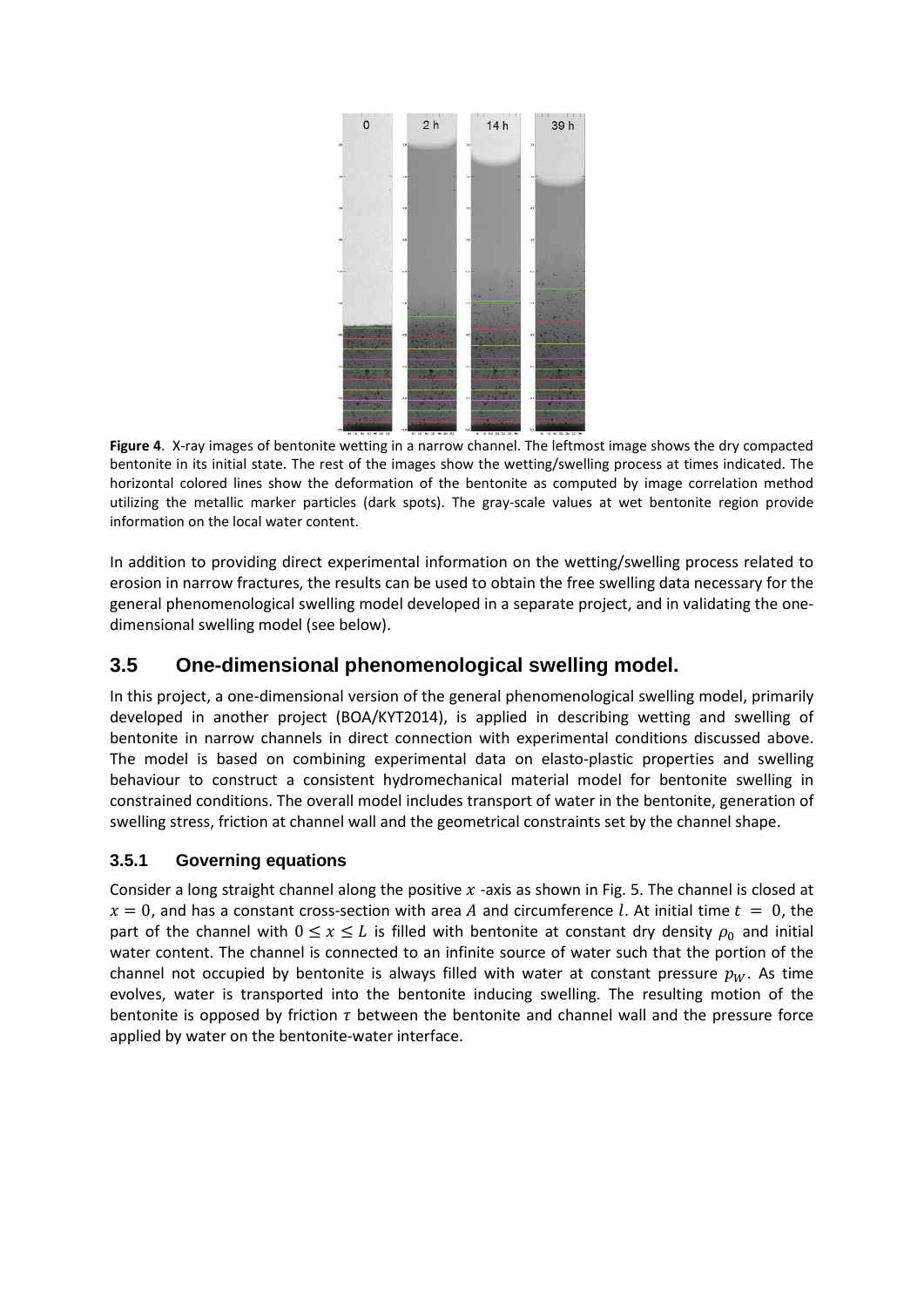

**Figure 5**. Set-up of the one-dimensional mixture model of bentonite swelling in a channel

The stress state of the bentonite is specified by the axial compressive stress  $\sigma$ . The bentonite is considered as an elasto-plastic material for which the current material properties depend on dry density  $\rho$  and on water content  $\eta = \rho_W/\rho$ , where  $\rho_W$  is the partial density of water. In addition, the material properties may depend on the history of straining as volumetric plastic deformations can occur due to mean stress increased by constrained swelling and external forces. Furthermore, we assume a quasi-stationary expansion process where the time evolution of the system is induced by transport of water into the bentonite. The relaxation time of the system to reach mechanical equilibrium for each given moisture distribution is assumed small as compared to time scales of the moisture transport, the detailed mechanism of which is to be specified later. At each instant of time, the bentonite column is thus assumed to be in mechanical equilibrium. Given the water transport mechanism, the problem is then to solve the change of the equilibrium configuration corresponding to the small change in moisture content.

In general, the transport of water in bentonite can be a very complicated process [3]. Here, we consider rather simple conditions plausible in the laboratory swelling experiments described in the previous section, where e.g. the fluid pressure is small. Consequently, water transport from free water zone into the bentonite is described here qualitatively by a one-dimensional diffusion equation of the form

$$
\frac{d}{dx}\rho_W = \frac{d}{dx}\left(D\frac{d}{dx}\rho_W\right),\tag{1}
$$

where  $\rho_W$  is the partial density of water and D is the effective diffusion coefficient. Where necessary, this simple transport model can be replaced by a more comprehensive one such as that those discussed e.g. by Kröhn [3].

The force balance equation of an infinitesimal bentonite element of length  $dx$  (see Fig. 5) is given by

$$
-Ad\sigma + \tau l dx = 0. \tag{2}
$$

The wall friction is assumed to be of the form

$$
\tau = s \min\left\{\frac{A}{l} \left| \frac{d\sigma}{dx} \right|, \tau_c\right\},\tag{3}
$$

where  $s = sign\left(\frac{d\sigma}{dx}\right)$ ,  $\tau_c = \mu \sigma_{\perp}$  is the slip wall stress,  $\mu$  is the friction coefficient,  $\sigma_{\perp} = \frac{\nu}{1-\nu} \sigma$  is the transverse normal stress and  $\nu$  is the Poisson ratio. It follows from Eqns (1) and (2) that  $\left|\frac{d\sigma}{dx}\right| \leq \frac{l}{A}\tau_C$ . The balance equation (2) can be fulfilled with two possible conditions, the slip condition and no-slip condition. The no-slip condition is characterized by the relation

$$
-\frac{l}{A}\tau_C < \frac{d\sigma}{dx} < \frac{l}{A}\tau_C \tag{4}
$$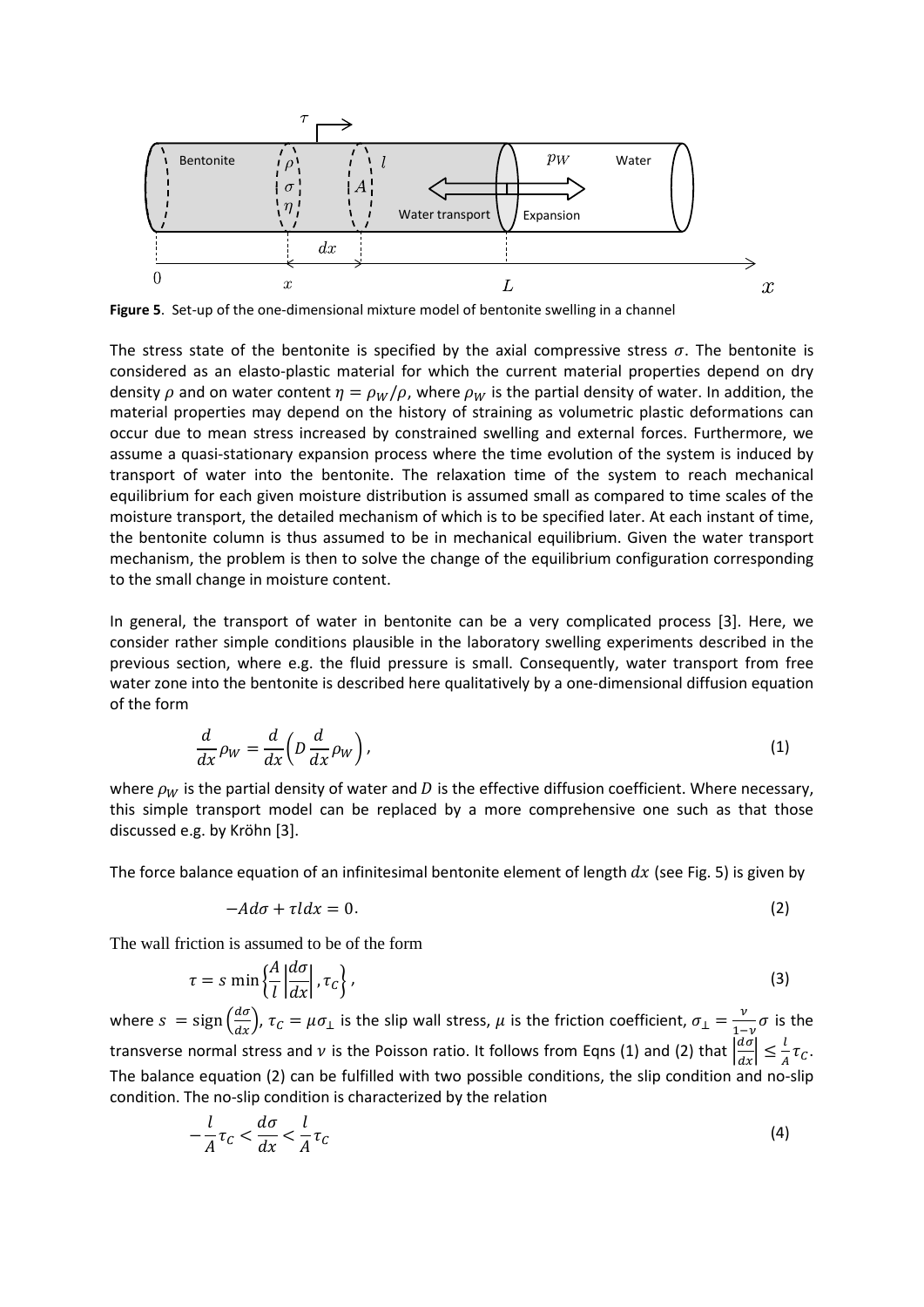in which case the balance equation (1) is identically fulfilled. In the slip case  $\left|\frac{d\sigma}{dx}\right| = \frac{l}{A}\tau_C$  the balance equation is of the form

$$
\frac{d\sigma}{dx} = s \frac{l}{A} \tau_C = s \frac{l\mu\nu}{A(1-\nu)} \sigma.
$$
\n(5)

#### **3.5.2 Material properties and swelling model**

We take the wet bentonite to be elasto-plastic material with well defined elastic domain and yield behaviour, and choose the strain measure to be  $\epsilon = \rho/\rho_r$ , where  $\rho$  is the partial density of the solid phase and  $\rho_r$  is a reference density. An example of the measured stress-strain behaviour of bentonite in uniaxial constrained compression experiment at various values of water content  $\eta$  is shown in Fig. 6 a). For simplicity, the actual measured behaviour is replaced by a qualitative behaviour, where the elastic domain is assumed to be linear with the slopes of elastic curves fitted using the reloading part of the data (see Fig. 6 b). In what follows, we thus assume that the elastic coefficient (P-wave modulus) M and the yield stress  $\sigma_Y$  are measured as functions of the effective plastic strain  $\epsilon_p$  (see definition in Fig. 6 b) and water content  $\eta$  in a suffciently large domain of these parameters. In principle, we also need similar experimental information on Poisson ratio  $\nu$  and the friction factor  $\mu$ . Lacking such information at this point, we have to assume these quantities constant left as free parameters of the model.



**Figure 6.** a) Experimental result of a uniaxial compression test of bentonite in a fixed water content  $\eta$  (result of the BOA project). b) Simplified behaviour assuming linear elasticity and uniquely defined yield point. Also shown are definitions of various elasto-plastic parameters used in the model.

In order to include generation of swelling pressure in the model, we assume that the strain change induced by swelling at zero pressure in a uniaxial swelling is measured for a suffciently large range of water content and initial dry density. A possible technique for performing such an experiment utilizing X-ray imaging is described in Section [3.4.](#page-4-0) Taken that the wall friction in the acrylic channel shown in Fig. 3 b) can be neglected, the x-ray images such as those shown in Fig. 4 can be calibrated to yield the necessary free swelling information.

Assuming that the necessary data from uniaxial compression experiment and from uniaxial free swelling experiments indeed is available, we seek to construct the phenomenological swelling model based on combining this experimental information in a consistent manner. To this end, we make the fundamental assumption that in its final state, the system obeys the prescribed experimental stressstrain relation of the material at constant water content (i.e., the set of curves such as the one illustrated in Fig. 6 b), irrespective of the path taken by the system between the initial and final state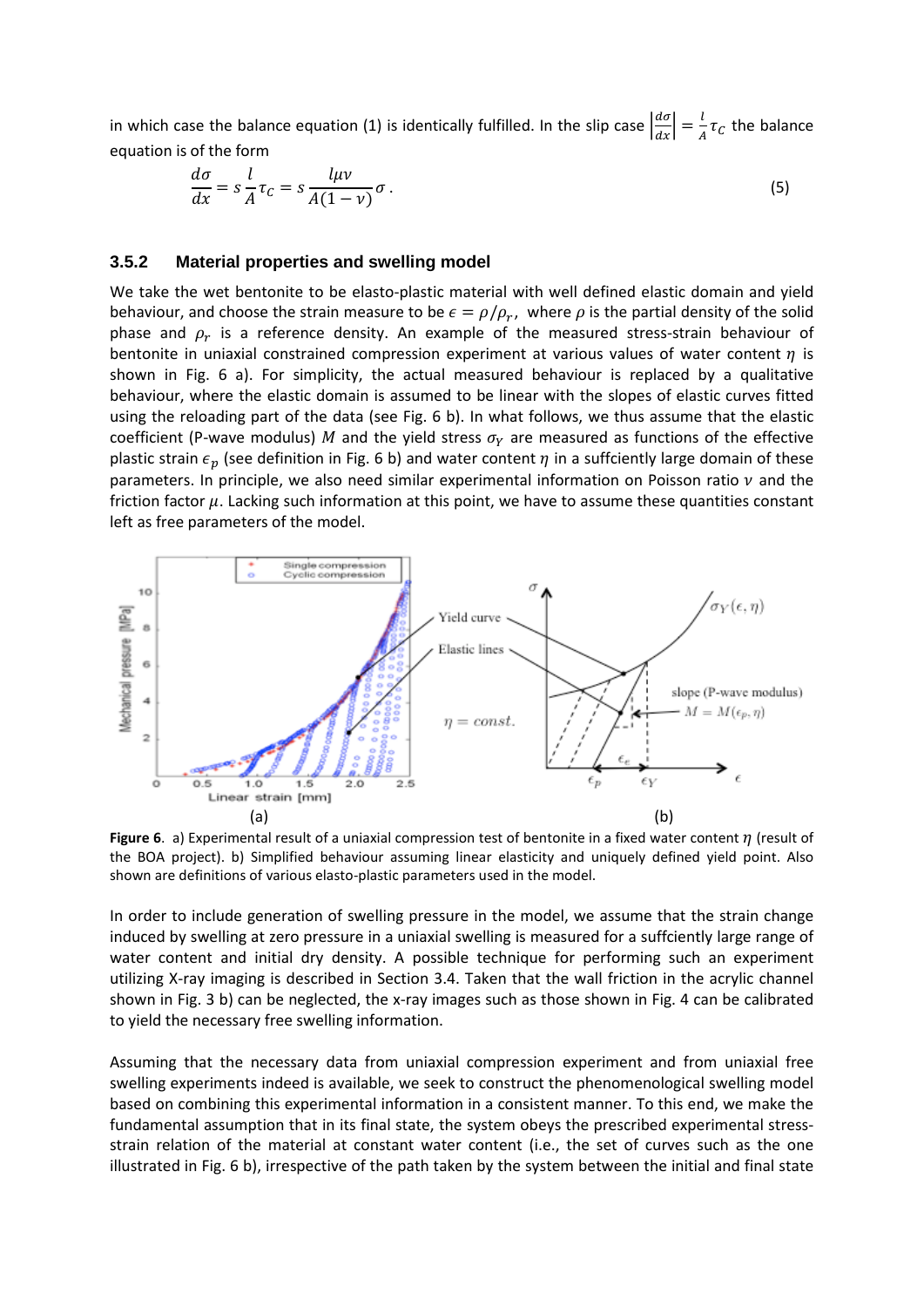of water content. Notice that, irrespective of this conjecture, the stress state may still depend on the straining history of the system. The phenomenological swelling model is now established by considering the change of stress along a particular three-step path between the initial and final states.

- 1. Elastic expansion from initial state to zero stress at constant water content
- 2. Wetting and free swelling to new water content at zero stress
- 3. Compression (possibly plastic) to final stress at constant water content



**Figure 7**. Construction of swelling stress within the one-dimensional phenomenological swelling model



**Figure 8**. Numerical solution of a one-dimensional phenomenological swelling model (position and time in arbitrary units). The dashed lines show the pathlines of the swelling bentonite. The solid line is the boundary between wet bentonite and water. Water transport takes place by diffusion from right to left. The resulting water content distribution is shown as gray-scale color, darker shade indicating higher water content.

Without even presenting the detailed algorithm in algebraic form here, it is clear that the procedure described above and illustrated in Fig. 7, indeed leads to a definite model for generation of swelling stress in a uniaxial wetting geometry. Furthermore, it appears that the model can be generalised to an arbitrary three-dimensional case. The validity of the model remains to be tested experimentally.